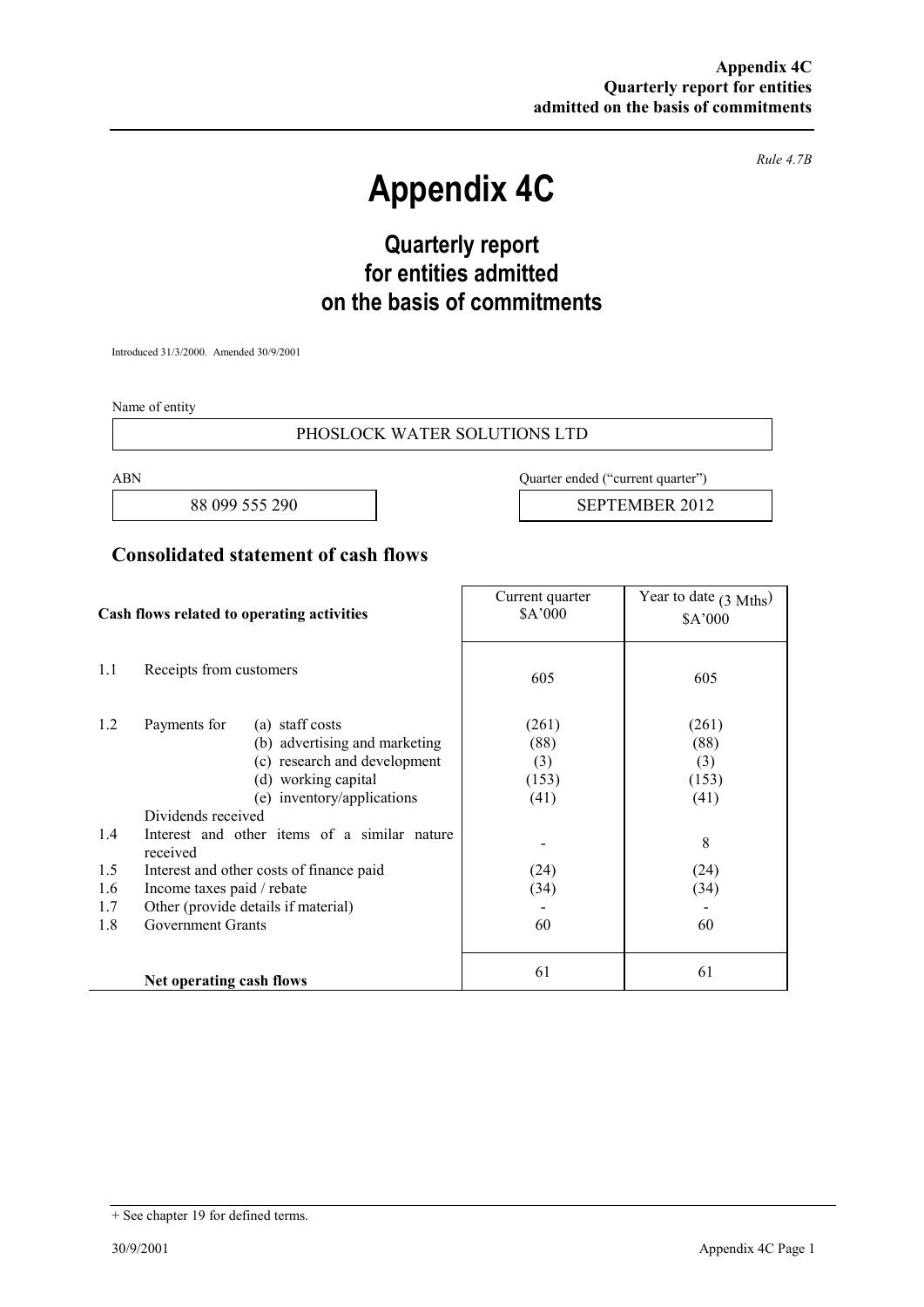|                              |                                                                                                                                                                                                                                | Current quarter<br>\$A'000 | Year to date $(3 \text{ Mths})$<br>\$A'000 |
|------------------------------|--------------------------------------------------------------------------------------------------------------------------------------------------------------------------------------------------------------------------------|----------------------------|--------------------------------------------|
| 1.8                          | Net operating cash flows (carried forward)                                                                                                                                                                                     | 61                         | 61                                         |
| 1.9                          | Cash flows related to investing activities<br>Payment for acquisition of:<br>(a) businesses (item 5)<br>(b) equity investments<br>(c) intellectual property<br>(d) physical non-current assets<br>(e) other non-current assets | (3)<br>(43)                | (3)<br>(43)                                |
| 1.10                         | Proceeds from disposal of:<br>(a) businesses (item 5)<br>(b) equity investments<br>(c) intellectual property<br>(d) physical non-current assets<br>(e) other non-current assets                                                |                            |                                            |
| 1.11<br>1.12<br>1.13         | Loans from Minority Shareholders<br>Loans repaid by other entities<br>Other (provide details if material)                                                                                                                      |                            |                                            |
|                              | Net investing cash flows                                                                                                                                                                                                       | (46)                       | (46)                                       |
| 1.14                         | Total operating and investing cash flows                                                                                                                                                                                       | 15                         | 15                                         |
| 1.15<br>1.16<br>1.17<br>1.18 | Cash flows related to financing activities<br>Proceeds from issues of shares, options, etc.<br>Proceeds from sale of forfeited shares<br>Proceeds from borrowings<br>Repayment of borrowings                                   | (118)                      | (118)                                      |
| 1.19<br>1.20                 | Dividends paid<br>Other – Capital raising costs                                                                                                                                                                                |                            |                                            |
|                              | Net financing cash flows                                                                                                                                                                                                       | (118)                      | (118)                                      |
|                              | Net increase (decrease) in cash held                                                                                                                                                                                           | (103)                      | (103)                                      |
| 1.21<br>1.22                 | Cash at beginning of quarter/year to date<br>Exchange rate adjustments                                                                                                                                                         | 384<br>(1)                 | 384<br>(1)                                 |
| 1.23                         | Cash at end of quarter                                                                                                                                                                                                         | 280                        | 280                                        |
|                              |                                                                                                                                                                                                                                |                            |                                            |

<sup>+</sup> See chapter 19 for defined terms.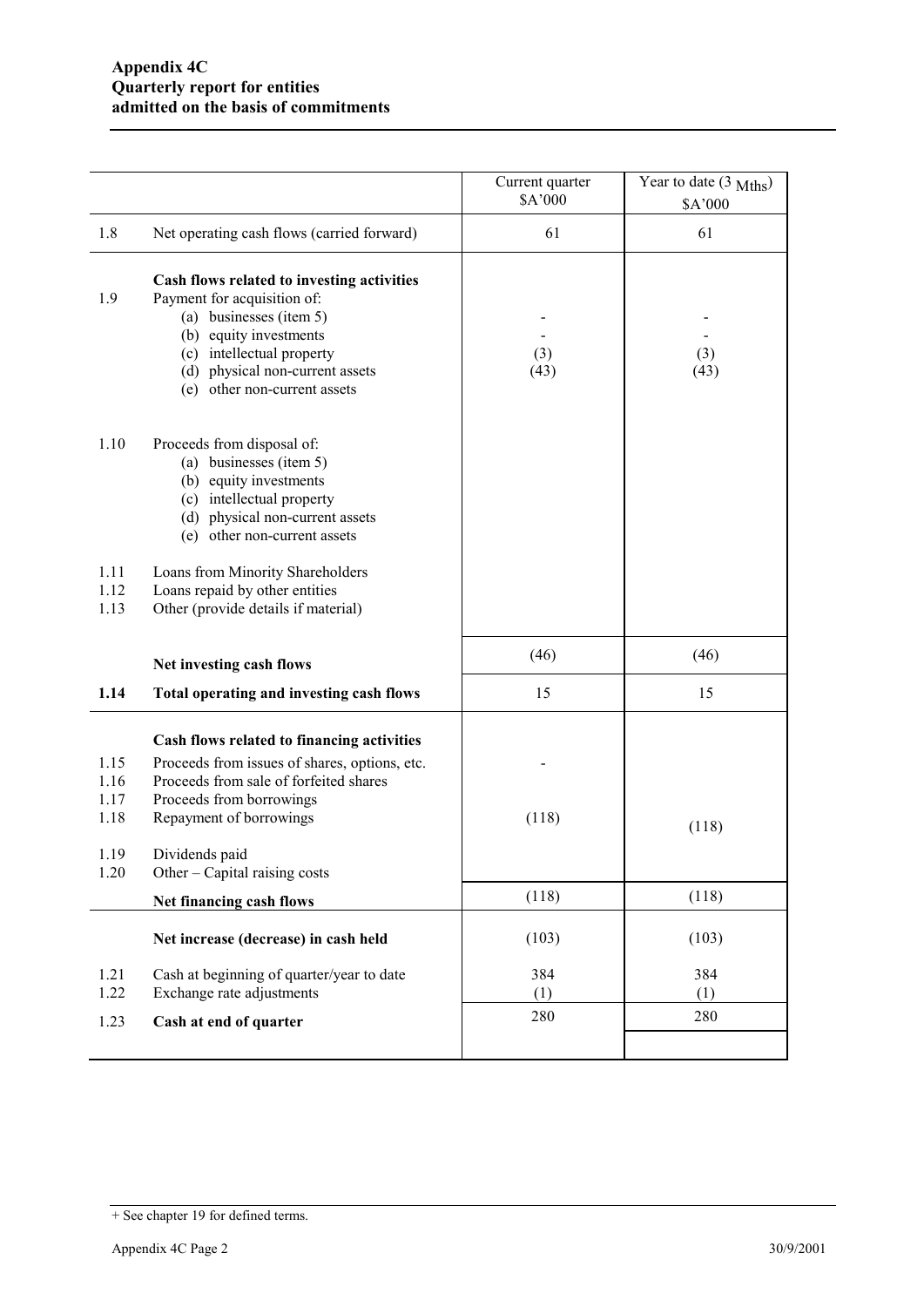## **Payments to directors of the entity and associates of the directors Payments to related entities of the entity and associates of the related entities**

|      |                                                                  | Current quarter<br>\$A'000 |
|------|------------------------------------------------------------------|----------------------------|
| 1.24 | Aggregate amount of payments to the parties included in item 1.2 | 81                         |
| 1.25 | Aggregate amount of loans to the parties included in item 1.11   | -                          |
|      |                                                                  |                            |

1.26 Explanation necessary for an understanding of the transactions During the period \$55,750 was paid as Executive Director salaries and \$25,000 paid as Non-Executive Directors fees.

### **Non-cash financing and investing activities**

- 2.1 Details of financing and investing transactions which have had a material effect on consolidated assets and liabilities but did not involve cash flows
- 2.2 Details of outlays made by other entities to establish or increase their share in businesses in which the reporting entity has an interest

#### **Financing facilities available**

*Add notes as necessary for an understanding of the position. (See AASB 1026 paragraph 12.2).* 

|     |                             | Amount available<br>\$A'000 | Amount used<br>\$A'000 |
|-----|-----------------------------|-----------------------------|------------------------|
|     | Loan facilities             | 1,000                       | 998                    |
| 3.2 | Credit standby arrangements |                             |                        |

<sup>+</sup> See chapter 19 for defined terms.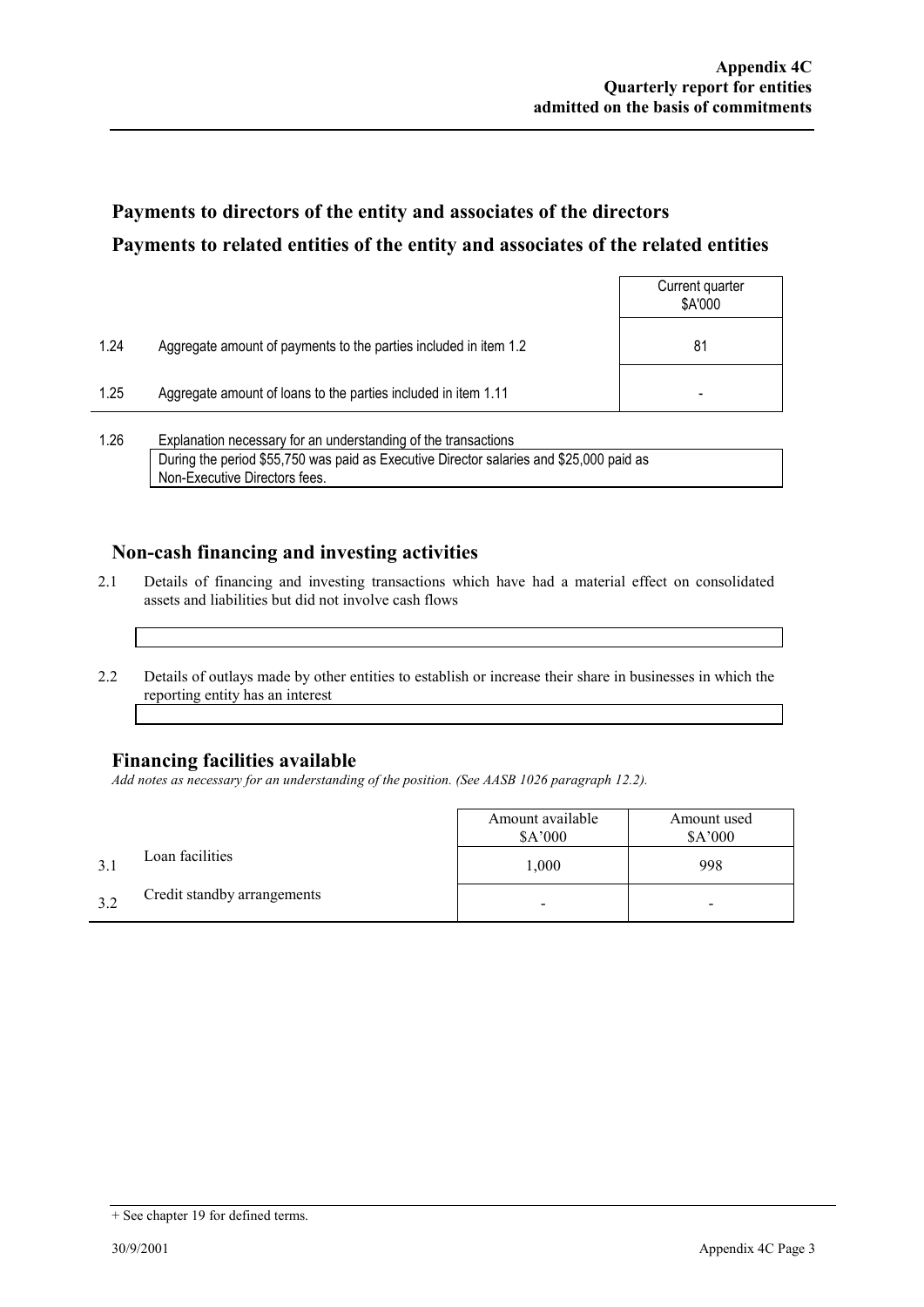### **Reconciliation of cash**

| Reconciliation of cash at the end of the quarter (as<br>shown in the consolidated statement of cash flows) to<br>the related items in the accounts is as follows. | Current quarter<br>\$A'000 | Previous quarter<br>\$A'000 |
|-------------------------------------------------------------------------------------------------------------------------------------------------------------------|----------------------------|-----------------------------|
| Cash on hand and at bank<br>4.1                                                                                                                                   | 220                        | 220                         |
| 4.2<br>Deposits at call                                                                                                                                           |                            |                             |
| 4.3<br>Bank overdraft                                                                                                                                             |                            |                             |
| 4.4<br>Other $-$ Term deposit                                                                                                                                     | 60                         | 60                          |
| <b>Total: cash at end of quarter (item 1.23)</b>                                                                                                                  | 280                        | 280                         |

Acquisitions and disposals of business entities

|     |                                              | Acquisitions<br>(Item $1.9(a)$ ) | Disposals<br>(Item $1.10(a)$ ) |
|-----|----------------------------------------------|----------------------------------|--------------------------------|
| 5.1 | Name of entity                               |                                  |                                |
| 5.2 | Place of incorporation<br>or registration    |                                  |                                |
| 5.3 | Consideration for<br>acquisition or disposal |                                  |                                |
| 5.4 | Total net assets                             |                                  |                                |
| 5.5 | Nature of business                           |                                  |                                |
|     |                                              |                                  |                                |

<sup>+</sup> See chapter 19 for defined terms.